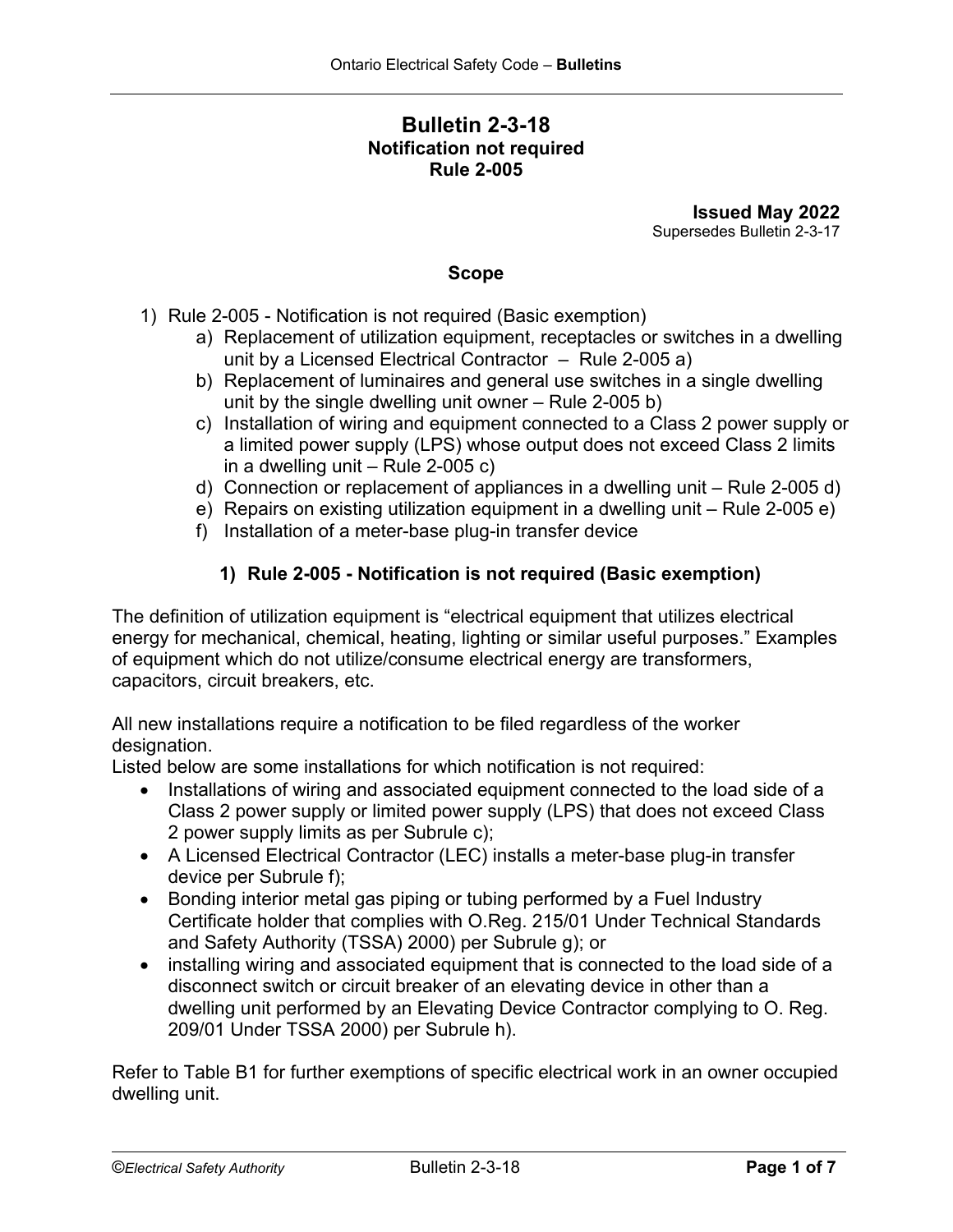The following conditions must be met:

- All equipment must be approved in accordance with Rule 2-024 except as permitted by 2-022.
- The basic exemption does not include installing, extending, altering or repairing of any electrical wiring, therefore a notification will be required to be filed.
- Certified trades persons should only perform work according to their designation as per their regulatory guidelines

## **Table B1 - Notification is not required for specific electrical work in an owner occupied dwelling unit**

|                                                                                                                                                                                                                | Licensed<br>Electrical<br>Contractor<br>(LEC) | Single<br><b>Dwelling</b><br>Unit<br>Owner | Original<br>Equipment<br>Mfr.<br><b>Installer</b> | Fuel<br>Industry<br>Certificate<br>Holder<br>$(O.$ Reg.<br>215/01<br>Under<br><b>TSSA 2000)</b> | Plumber<br>authorized<br>under<br><b>BOSTA</b><br>2021 (See<br>Note 6) | Refrigeration &<br>A/C Mechanic<br>authorized<br>under BOSTA<br>2021 (See<br>Note 6) |
|----------------------------------------------------------------------------------------------------------------------------------------------------------------------------------------------------------------|-----------------------------------------------|--------------------------------------------|---------------------------------------------------|-------------------------------------------------------------------------------------------------|------------------------------------------------------------------------|--------------------------------------------------------------------------------------|
| Replacement of<br>utilization equipment &<br>receptacles<br>(incl. GFCI receptacles)<br>Note 1                                                                                                                 | Subrule a)                                    | N/A                                        | N/A                                               | N/A                                                                                             | N/A                                                                    | N/A                                                                                  |
| Replacement of<br>luminaires and general<br>use switch (incl.<br>dimmer, motion sensor<br>or a timer switch)                                                                                                   | Subrule a)<br>See Note<br>1                   | Subrule<br>b) See<br>Note <sub>2</sub>     | N/A                                               | N/A                                                                                             | N/A                                                                    | N/A                                                                                  |
| Wiring and associated<br>equipment connected<br>to the load side of an<br>approved Class 2<br>power supply or a<br>limited power supply<br>whose output does not<br>exceed Class 2 limits<br>Note <sub>3</sub> | Subrule c)                                    | N/A                                        | Subrule c)                                        | Subrule d)                                                                                      | Subrule d)                                                             | N/A                                                                                  |
| Connection or<br>replacement of specific<br>appliances<br>(excluding Air<br>Conditioners)<br>Note 4                                                                                                            | Subrule d)                                    | N/A                                        | Subrule d)                                        | Subrule e)                                                                                      | Subrule e)                                                             | Subrule e)                                                                           |
| Repairs on existing<br>installed utilization<br>equipment<br>Note 5                                                                                                                                            | Subrule e)                                    | N/A                                        | Subrule e)                                        | N/A                                                                                             | N/A                                                                    | N/A                                                                                  |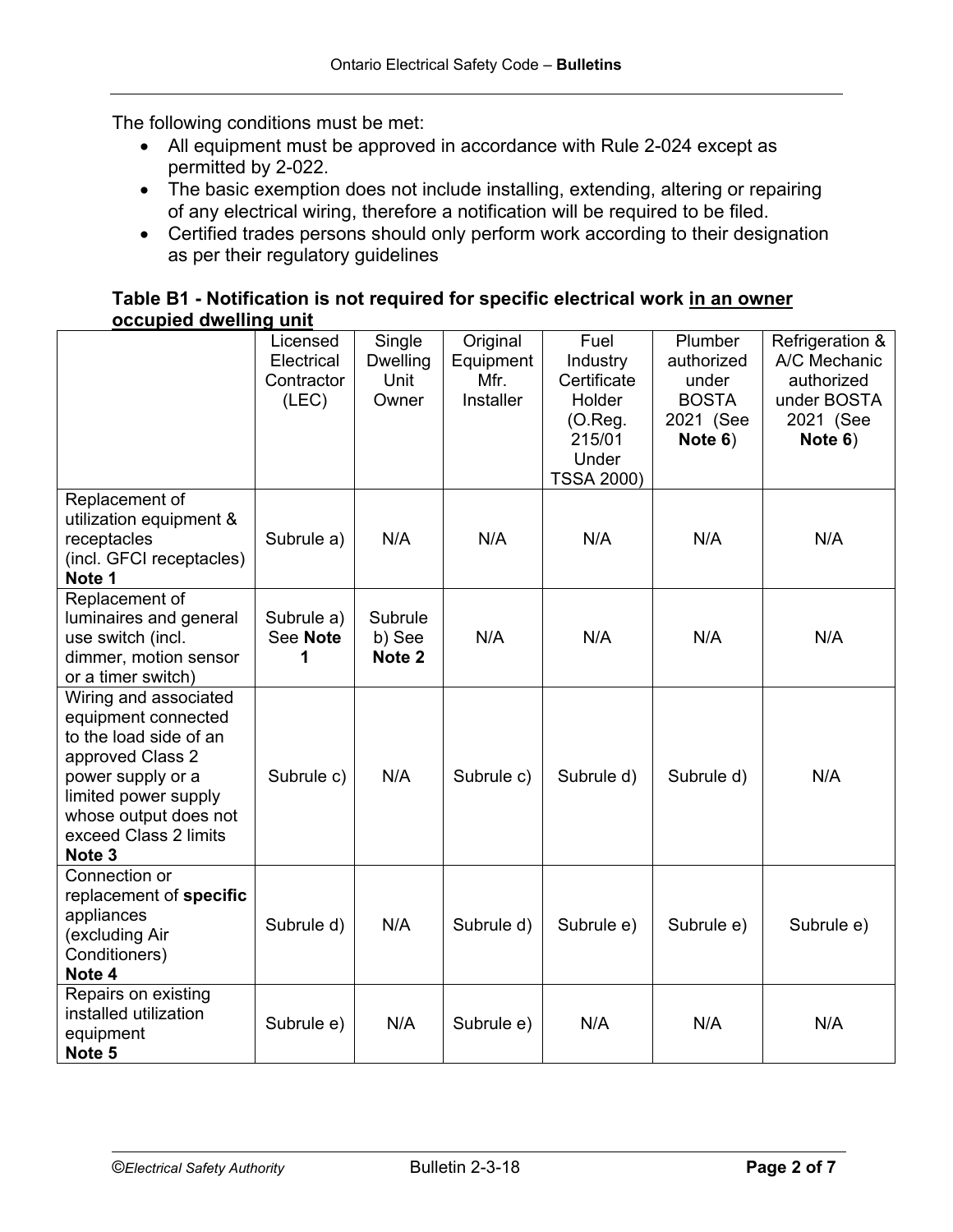# **Notes**

- 1) Refer to Rule 2-005 a). The equipment being replaced must be installed in the same location and interchangeable with one being replaced, is not supplied by a branch circuit exceeding 30 A and 130 V, does not include work in a service box or panelboard, and any installation within the scope of Sections 24, 38, 64, 68 and 84.
- 2) Refer to Rule 2-005 b). The equipment being replaced must be installed in the same location, interchangeable with one being replaced and installed in a branch circuit not exceeding 15 A and 130 V. This exemption is limited for single dwelling unit owners. For home owners replacing a luminaire or switch, the work does not include recessed lighting, aluminum or ungrounded wiring such as knob and tube, or work within Section 68. High-rise condominiums are not to be considered as a single dwelling unit therefore will require a notification to be filed.
- 3) Refer to Rule 2-005 c). The installation does not include electrical equipment such as luminaires, decorative lighting strips, signs or displays identified in Rule 2-022 3), or any installation within the scope of Sections 30, 32, 38 and 68.
- 4) Refer to Rule 2-005 d). Appliances include dishwashers, cook tops, garburators, trash compactors, ovens, exhaust fans, baseboard heaters, furnaces and hot water tanks installed in an existing branch circuit not exceeding 30 A and 240 V. Replacing furnaces/boilers includes all associated equipment such as condensate pumps, humidifiers and air cleaners connected on the load side of the furnace disconnect switch.
- 5) Refer to Rule 2-005 e). The repair does not include equipment installed on a branch circuit exceeding 30 A and 130 V, or 50 A and 240 V, any repair work that invalidates the original certification mark, or that alters the equipment electrical rating or characteristics. Also, the repair does not include detaching any electrical wiring connected to that equipment.
- 6) BOSTA 2021: Building Opportunities in the Skilled Trades Act 2021

# **a) Replacement of utilization equipment, receptacles or switches in a dwelling unit by a Licensed Electrical Contractor – Rule 2-005 a)**

# **Question 1**

Does the replacement of a circuit breaker in an electrical panel require filing a notification?

### **Answer 1**

Yes. Subrule a) vii) does not exempt replacement of a breaker in a service box or panelboard. Notification is required to be filed.

### **Question 2**

Is replacing a duplex receptacle with a Ground Fault Circuit Interrupter (GFCI) Class A receptacle exempted from filing a notification if performed by a LEC?

# **Answer 2**

Yes. A receptacle is defined as one or more female contact devices on the same yoke installed at an outlet for the connection of one or more attachment plugs. A Class A GFCI receptacle is a ground fault circuit interrupter that will interrupt the circuit to the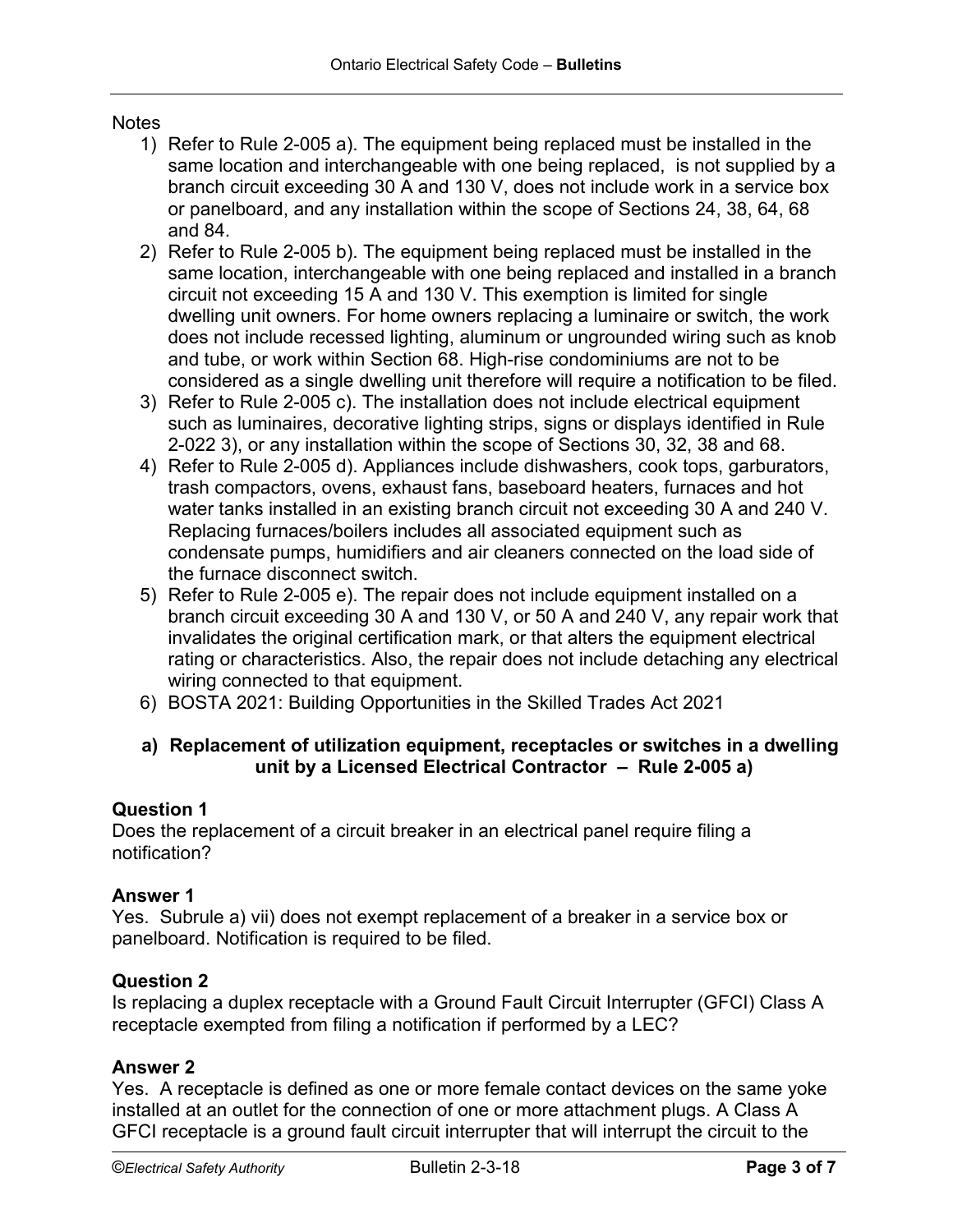load within a predetermined time at a specific ground fault current. The replacement is not considered as a like for like application as stated in Subrule a) iii), however the replacement is permitted without filing a notification provided the work is performed by a LEC.

# **Question 3**

Can a LEC replace utilization equipment (such as hot water tank) in a dwelling unit (such as a rental condo, time share unit or apartments) which is not occupied by the owner without filing a notification?

# **Answer 3**

No. The exemption indicated in Subrule a) i) only applies to an owner occupied dwelling unit and will require the LEC to file a notification.

Rule 2-005 does not apply to dwelling units where the units are intended to be rented to the public, exchanged to others on a short term basis, or other structures not included in the definition of dwelling unit.

## **Question 4**

Does the replacement of receptacles or general-use switches connected to knob and tube, un-grounded cables or aluminum wiring in an owner occupied dwelling unit require filing a notification?

### **Answer 4**

No, provided the work is performed by a LEC as per Subrule a). The following shall be included in the scope of work in relation to Subrule a):

- Replacement of the existing receptacles with GFCI receptacles as part of knob and tube or ungrounded branch circuits inside residential installations. For more information refer to the Flash notice 22-16-FL, "Knob and tube wiring in residential installations".
- Replacement of existing receptacles or general-use switches in dwelling units connected to aluminum branch circuit wiring will require either:
	- $\circ$  the device to be approved and marked for use with aluminum conductors. Note: devices with "push-on" terminations shall not be used with aluminum wiring; or
	- $\circ$  installing copper pigtails using approved wire connectors marked for copper to aluminum connections.

For more information refer to Flash notice 22-30-FL, "Aluminum wiring in residential installations".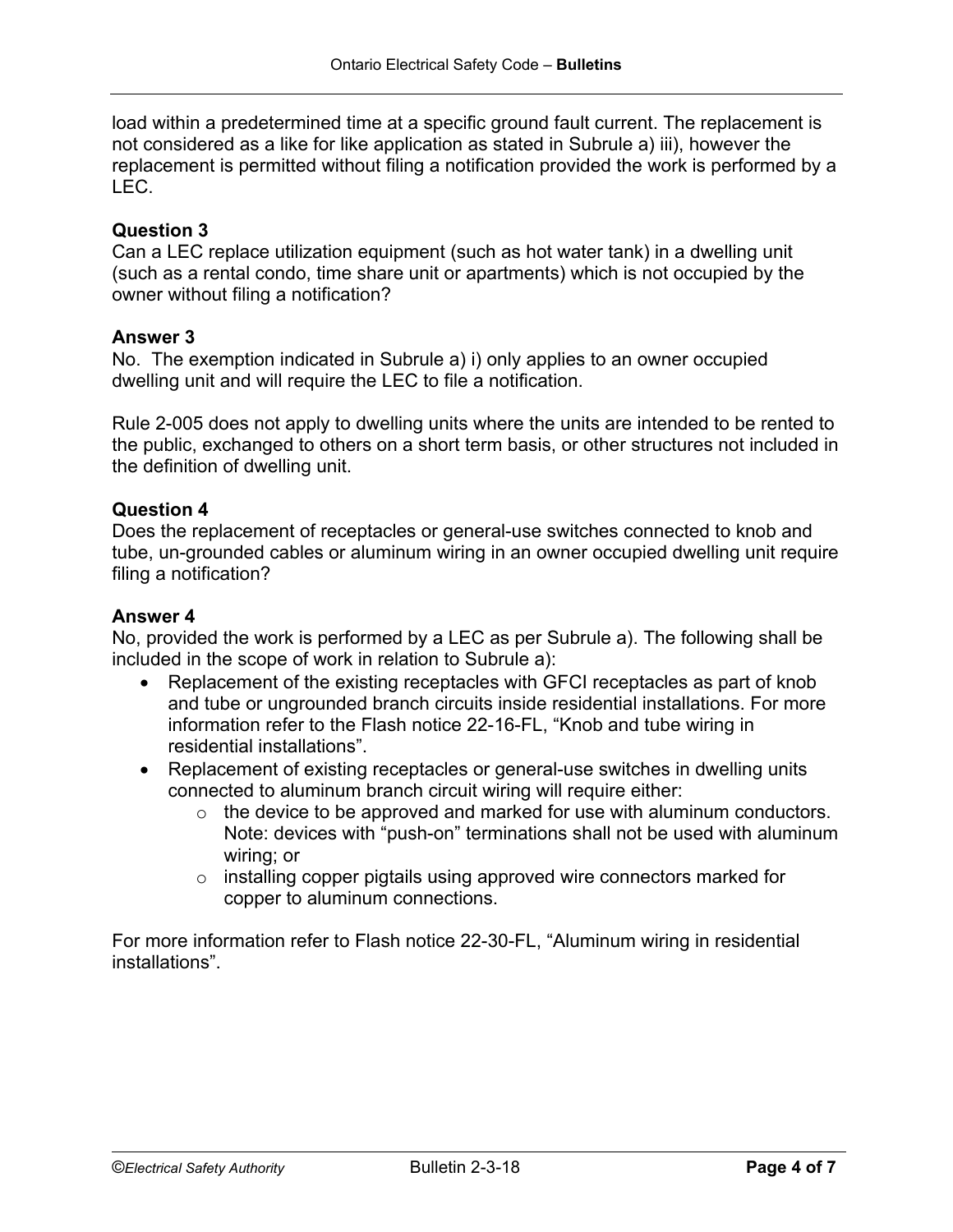# **Question 5**

Does the basic exemption include replacing a surface mounted luminaire with a recessed luminaire if a LEC performs the work?

### **Answer 5**

No. Replacing a surface mounted luminaire with a recessed luminaire is not considered as a like for like installation "i.e. interchangeable" as stated in Subrule b) iii) and will require the LEC to file a notification.

# **b) Replacement of luminaires and general use switches in a single dwelling unit by the single dwelling unit owner – Rule 2-005 b)**

### **Question 6**

Can a home owner replace an existing surface mounted luminaire with a recessed luminaire in their single dwelling unit without filing a notification?

#### **Answer 6**

No. Subrule b) iii) does not allow replacing the existing luminaire with a recessed luminaire unless a notification is filed.

#### **Question 7**

Can a single dwelling owner replace a general-use switch with a dimmer, timer or a motion sensor light switch in his/her own single dwelling without filing a notification?

### **Answer 7**

Yes. Subrule b) allows the single dwelling owner to replace the general-use switch without filing a notification.

#### **Question 8**

Does the basic exemption in Subrule b) allow an occupant leasing a single dwelling to replace a luminaire or general-use switch without filing a notification?

#### **Answer 8**

No. Subrule b) does not include the occupant leasing the single dwelling to replace a luminaire or general-use switch without filing a notification.

#### **Note:**

The occupant may perform the work in accordance with Ontario Regulation 570/05 (Licensing of Electrical Contractors and Master Electricians) but will be required to file a notification.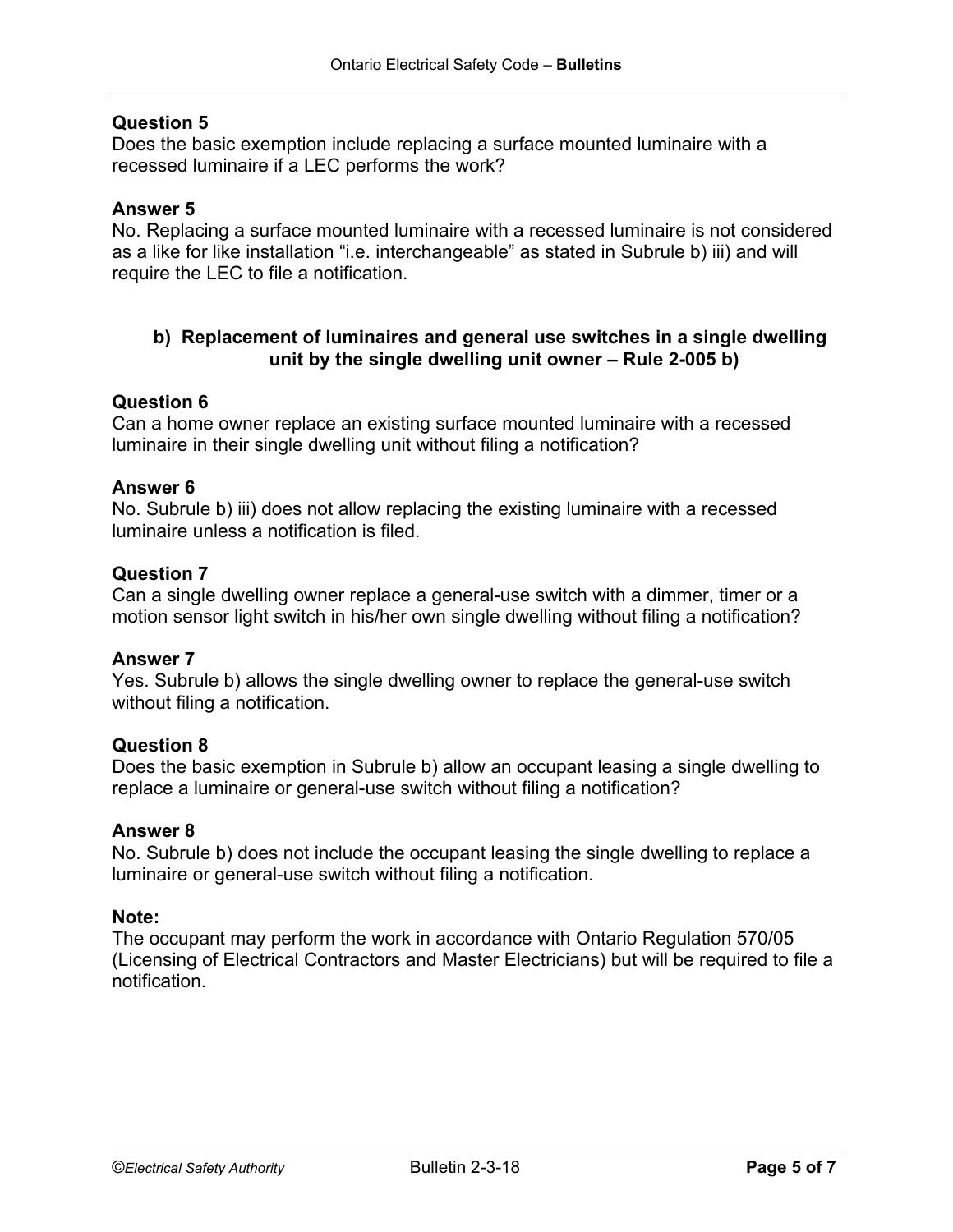# **Question 9**

Is an owner of a duplex dwelling unit who occupies one unit and rents out the other dwelling unit allowed to replace a general-use switch or luminaire in the rental unit without filing a notification?

# **Answer 9**

No. Subrule b) i) only applies to the owner occupying their dwelling unit.

# **Note**

The owner is allowed to perform the work in accordance to Ontario Regulation 570/05, but will be required to file a notification since he/she does not occupy the rental unit.

## **Question 10**

Is an owner who occupies a dwelling unit in a high-rise condominium allowed to replace a general-use switch or luminaire without filing a notification?

### **Answer 10**

No. Subrule b) only applies to a single dwelling. The definition of a single dwelling does not include multi units such as a high- rise condominium.

#### **Notes**

- 1) The owner is allowed to perform the work in accordance to Ontario Regulation 570/05, but will be required to file a notification.
- 2) Condominium rules may not allow electrical work to be performed unless authorized by the Condominium Corporation.

## **c) Installation of wiring and equipment connected to a Class 2 power supply or a limited power supply (LPS) whose output does not exceed Class 2 limits in a dwelling unit – Rule 2-005 c)**

### **Question 11**

Does a LEC require filing a notification when replacing the wiring for a door chime connected to the load side of a Class 2 power supply?

#### **Answer 11**

No. Subrule c) allows the installation of the wiring as long as the power supply does not exceed100VA with the operating voltage not more than 30V rms, 42.4V peak or 60Vdc.

### **d) Connection or replacement of appliances in a dwelling unit – Rule 2-005 d)**

### **Question 12**

Can a professional who holds a fuel industry certificate extend, replace or install a branch circuit when replacing a furnace?

### **Answer 12**

No. The installation of a branch circuit is required to be performed by a LEC since the wiring falls outside the scope of the fuel industry certificate license. Subrule d) iv) does